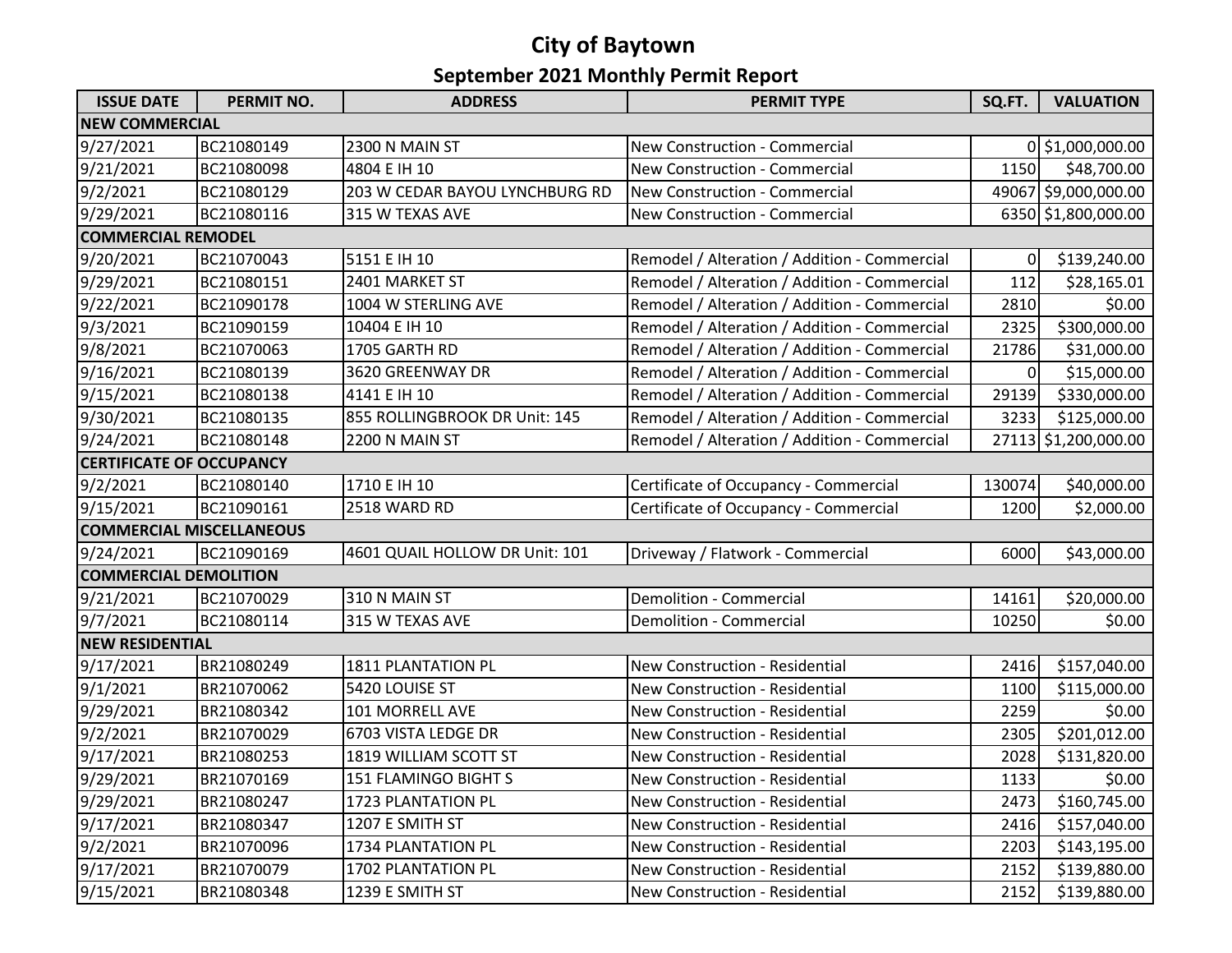| 9/8/2021                      | BR21070111                       | 1834 WILLIAM SCOTT ST    | New Construction - Residential               | 1873           | \$121,745.00 |  |  |  |
|-------------------------------|----------------------------------|--------------------------|----------------------------------------------|----------------|--------------|--|--|--|
| 9/27/2021                     | BR21080244                       | 1715 PLANTATION PL       | New Construction - Residential               | 2203           | \$143,195.00 |  |  |  |
| 9/16/2021                     | 20100624                         | 8002 BROOKS CROSSING     | New Construction - Residential               | 2323           | \$0.00       |  |  |  |
| <b>RESIDENTIAL REMODEL</b>    |                                  |                          |                                              |                |              |  |  |  |
| 9/10/2021                     | BR21070163                       | 1809 UTAH ST             | Remodel / Alteration/ Addition - Residential | 25             | \$200.00     |  |  |  |
| 9/22/2021                     | BR21080311                       | 1803 FLORIDA ST          | Remodel / Alteration/ Addition - Residential | 1200           | \$15,000.00  |  |  |  |
| 9/27/2021                     | BR21080267                       | 718 PAMELA DR            | Remodel / Alteration/ Addition - Residential | 2068           | \$21,500.00  |  |  |  |
| 9/3/2021                      | BR21070116                       | 107 HARVEY AVE           | Remodel / Alteration/ Addition - Residential | 1793           | \$0.00       |  |  |  |
| 9/10/2021                     | BR21070138                       | 420 E FAYLE AVE          | Remodel / Alteration/ Addition - Residential | 1788           | \$0.00       |  |  |  |
| 9/20/2021                     | BR21080357                       | 10115 STONE BRIAR DR     | Remodel / Alteration/ Addition - Residential | 1921           | \$125,000.00 |  |  |  |
| 9/1/2021                      | BR21090361                       | 1902 W GULF AVE          | Remodel / Alteration/ Addition - Residential | 1284           | \$0.00       |  |  |  |
| 9/8/2021                      | BR21080240                       | 1020 N COMMERCE ST       | Remodel / Alteration/ Addition - Residential | 1680           | \$4,000.00   |  |  |  |
| 9/17/2021                     | BR21090410                       | 3002 NEWCASTLE DR        | Remodel / Alteration/ Addition - Residential | 724            | \$3,000.00   |  |  |  |
| <b>RESIDENTIAL DEMOLITION</b> |                                  |                          |                                              |                |              |  |  |  |
| 9/30/2021                     | BR21090481                       | 422 W ARCHER RD          | Demolition - Residential                     | 1100           | \$0.00       |  |  |  |
| 9/20/2021                     | BR21090418                       | 3015 MASSEY TOMPKINS RD  | Demolition - Residential                     | 1155           | \$0.00       |  |  |  |
| 9/21/2021                     | BR21090416                       | 1504 W GULF AVE          | Demolition - Residential                     | 980            | \$0.00       |  |  |  |
| 9/22/2021                     | BR21090434                       | 2208 NEW JERSEY ST       | Demolition - Residential                     | 369            | \$6,700.00   |  |  |  |
| 9/22/2021                     | BR21090433                       | 2300 NEW JERSEY ST       | Demolition - Residential                     | 1311           | \$12,430.00  |  |  |  |
| 9/30/2021                     | BR21090483                       | 506 W ARCHER RD          | <b>Demolition - Residential</b>              | 834            | \$0.00       |  |  |  |
| 9/27/2021                     | BR21090457                       | 1213 YUPON ST            | Demolition - Residential                     | 1568           | \$14,049.00  |  |  |  |
|                               | <b>RESIDENTIAL MISCELLANEOUS</b> |                          |                                              |                |              |  |  |  |
| 9/20/2021                     | BR21080328                       | 106 WILLIAM AVE          | Carport, Pergola, Patio Cover - Residential  | 720            | \$5,000.00   |  |  |  |
| 9/21/2021                     | BR21080263                       | 3102 OHIO ST             | Carport, Pergola, Patio Cover - Residential  | 600            | \$2,600.00   |  |  |  |
| 9/16/2021                     | BR21090382                       | 10011 PINE VALLEY CT     | Driveway / Flatwork - Residential            | 480            | \$2,500.00   |  |  |  |
| 9/22/2021                     | BR21080316                       | 107 RED BUD LN           | Driveway / Flatwork - Residential            | 1830           | \$0.00       |  |  |  |
| 9/15/2021                     | BR21080327                       | 809 EDGEBROOK DR         | Driveway / Flatwork - Residential            | 713            | \$6,100.00   |  |  |  |
| 9/22/2021                     | BR21080337                       | 106 E JACK AVE           | Fence - Residential                          | $\overline{0}$ | \$3,500.00   |  |  |  |
| 9/27/2021                     | BR21090427                       | 1609 E BAKER RD          | Fence - Residential                          | 192            | \$5,935.00   |  |  |  |
| 9/27/2021                     | BR21090436                       | 311 MERIDIAN BLVD        | Fence - Residential                          | 117            | \$3,919.00   |  |  |  |
| 9/29/2021                     | BR21070045                       | <b>209 W FRANCIS AVE</b> | Fence - Residential                          | 70             | \$1,980.00   |  |  |  |
| 9/22/2021                     | BR21080345                       | 1721 UTAH ST             | Fence - Residential                          | $\overline{0}$ | \$5,000.00   |  |  |  |
| 9/27/2021                     | BR21090463                       | 3801 STONEY BROOK DR     | <b>Foundation Repair</b>                     | 1748           | \$14,566.00  |  |  |  |
| 9/15/2021                     | BR21090372                       | 5105 MAPLE DR            | <b>Foundation Repair</b>                     | $\overline{0}$ | \$12,350.00  |  |  |  |
| 9/17/2021                     | BR21080341                       | 714 MEADOWGLEN DR        | <b>Generator Installation</b>                | $\overline{0}$ | \$13,119.00  |  |  |  |
| 9/21/2021                     | BR21090400                       | 4919 BASALT DR           | <b>Generator Installation</b>                | $\Omega$       | \$12,109.69  |  |  |  |
| 9/15/2021                     | BR21080260                       | 8123 BERKELY CT          | <b>Generator Installation</b>                | 15             | \$12,000.00  |  |  |  |
| 9/15/2021                     | BR21080252                       | 2 MARLIN LN              | Generator Installation                       | 1728           | \$11,000.00  |  |  |  |
| 9/15/2021                     | BR21080299                       | 2516 PECAN MANOR DR      | Generator Installation                       | 0              | \$0.00       |  |  |  |